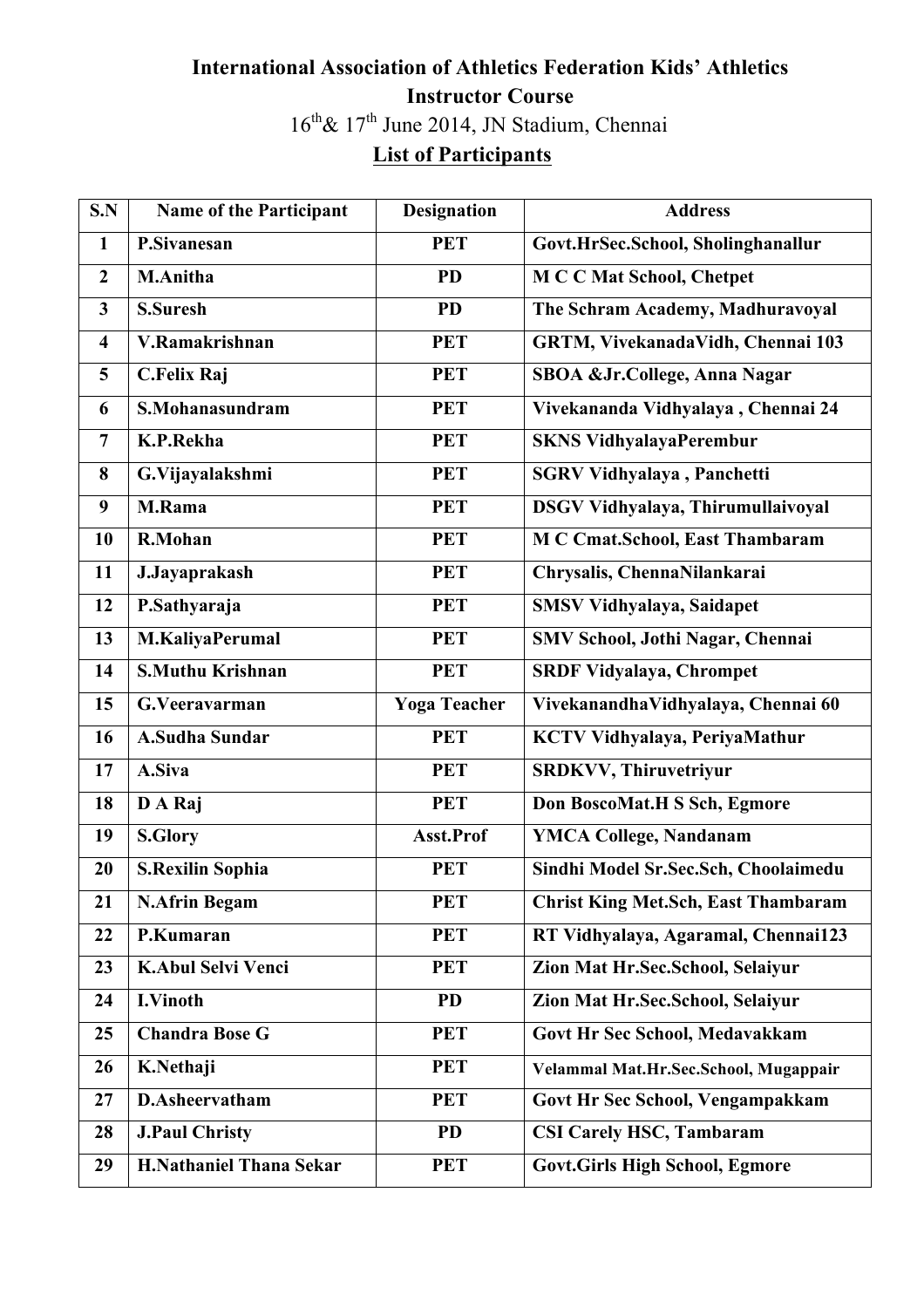| 30 | <b>T.Selvadurai</b>      | <b>PET</b>                | <b>GKSVV, Ambattur</b>                       |
|----|--------------------------|---------------------------|----------------------------------------------|
| 31 | <b>K.Balan</b>           | <b>PET</b>                | Narbada Devi Vidhyalaya, Vyasarpadi          |
| 32 | J.Elangovan              | <b>PET</b>                | Velankanni Mat HSc, Kodungaiyur              |
| 33 | <b>KF</b> Suresh Kumar   | <b>PET</b>                | MCC mat HSC, Chennai 31                      |
| 34 | K.Chandran               | <b>PET</b>                | Amirtha Vidhyalaya, Nesapakkam               |
| 35 | G.Manikandan             | <b>PET</b>                | Amirtha Vidhyalaya, Nesapakkam               |
| 36 | <b>B.Balasubramanian</b> | <b>PET</b>                | Padma Srinivasan Memorial Sch, Kolatthur     |
| 37 | D.Rajachandrasekar       | <b>PET</b>                | <b>BKV Vidhyalaya, Veerapuram</b>            |
|    |                          |                           |                                              |
| 38 | S, Jaghathalaprathaban   | <b>Sports Coordinator</b> | <b>Vivekanandha Educational Institutions</b> |
| 39 | <b>A.Arokia Mercy</b>    | <b>PET</b>                | <b>Presidency Govt High School, Egmore</b>   |
| 40 | Ravindranath             | <b>PET</b>                | <b>Contonment Board High School, Ch-43</b>   |
| 41 | <b>K.Mahendran</b>       | <b>PD</b>                 | Kolasaraswathi vaishnav Sr.Sec.Sch, Ch 10    |
| 42 | S.Vijay Babu             | <b>PD</b>                 | The Goodwill High School, Villivakkam        |
| 43 | Gnanasekar               | <b>PET</b>                | <b>ADW School, Manamai</b>                   |
| 44 | <b>Dhanasekar</b>        | <b>PD</b>                 | <b>Contonment High School, Chennai 18</b>    |

### **Coaches**

1. Mr.Devados 2. Mr.Balasundaram 3.Mr.JohnEdvinDanial 4. Mr.Riaz

5. Mr. Nizamudeen 6.Mr.ChelladuraiPondi 7. Mr. Guna 8. Mr. A.Dhanaseka

9. D.Suresh Kumar 10. K.Subramanian.

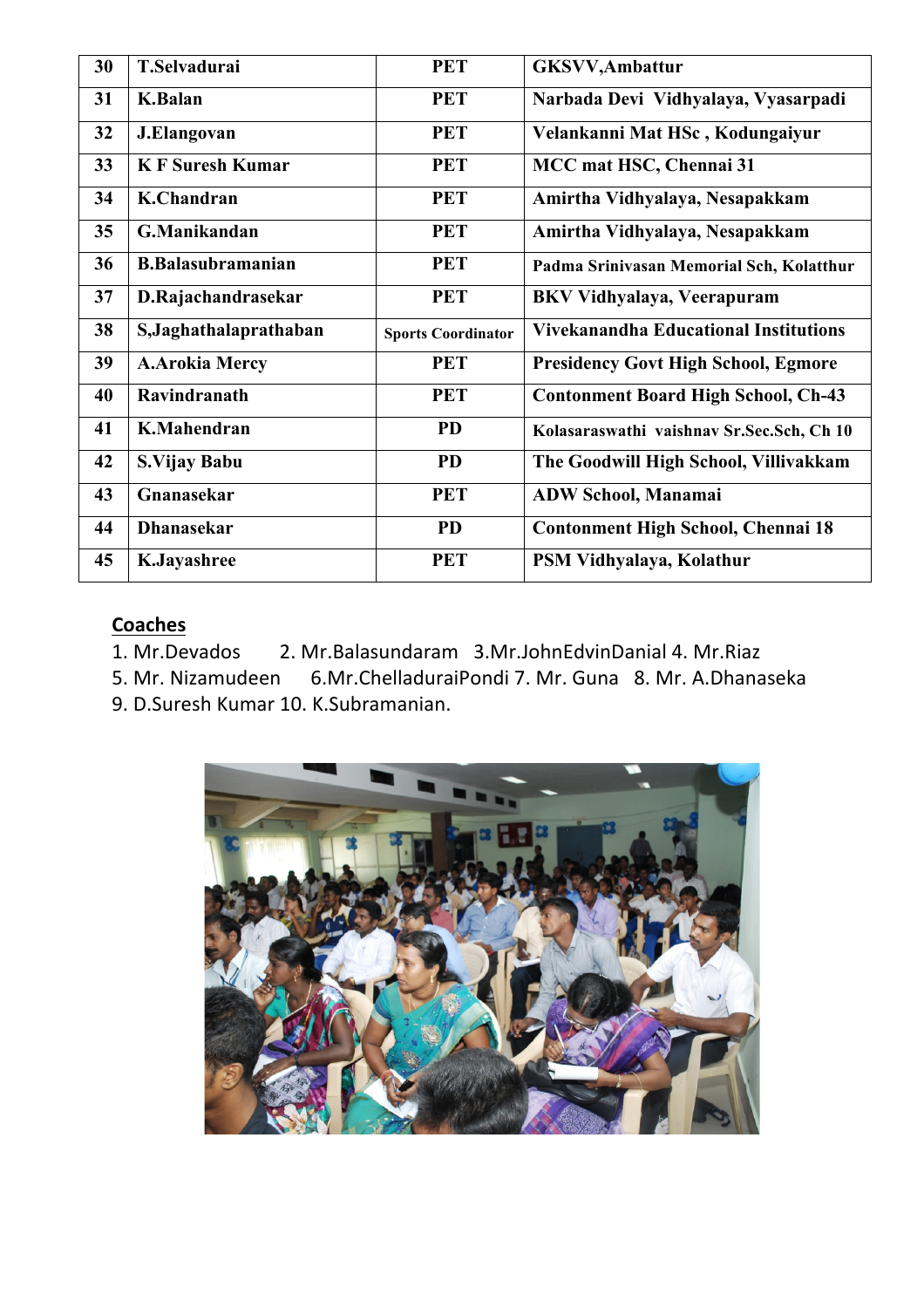# **THE HINDU (MONDAY JUNE 14 2014)**



Athletics: AFI's kids' athletics programme launch, P.W.C. Davidar. Principal Secretary, Govt. of TN, inaugurates (10 a.m.), Nehru Stadium. Football: St. Joseph's-CFA senior div. league, S. Rly. vs. CCP, Nehru Stadium, 4.15 p.m. General: Chennai Super Kings Super Cup prize distribution function. R. Ashwin, India cricketer, chief guest, Hotel Park Sheraton, 7.30 p.m.

## **IAAF KIDS ATHLETICS INSTRUCTORS COURSE JN STADIUM, CHENNAI PROGRAMME**

#### Day 1:- 16-6-14

| 9.30 am           |                | Registration                                |  |
|-------------------|----------------|---------------------------------------------|--|
| 10.00 am          | $\sim$ $-$     | Inauguration                                |  |
| 10.30 am          | $\sim$         | <b>About Kids Athletics</b>                 |  |
| 11.00 am          |                | <b>Tea Break</b>                            |  |
| 11.15 am          | $\blacksquare$ | Kids Athletics - Group 1                    |  |
| 12.30 pm          | $\blacksquare$ | <b>Video Session</b>                        |  |
| $1.00 \text{ pm}$ |                | <b>Lunch Break</b>                          |  |
| 2.00 pm           | $\blacksquare$ | <b>Preparation – Video</b>                  |  |
| 2.30 pm           | $\blacksquare$ | <b>Preparation - Practical</b>              |  |
| 3.15 pm           |                | <b>Tea Break</b>                            |  |
| 3.30 pm           |                | <b>Demonstration Kids' Athletics Events</b> |  |
| 5.00pm            | $\blacksquare$ | End of the day                              |  |